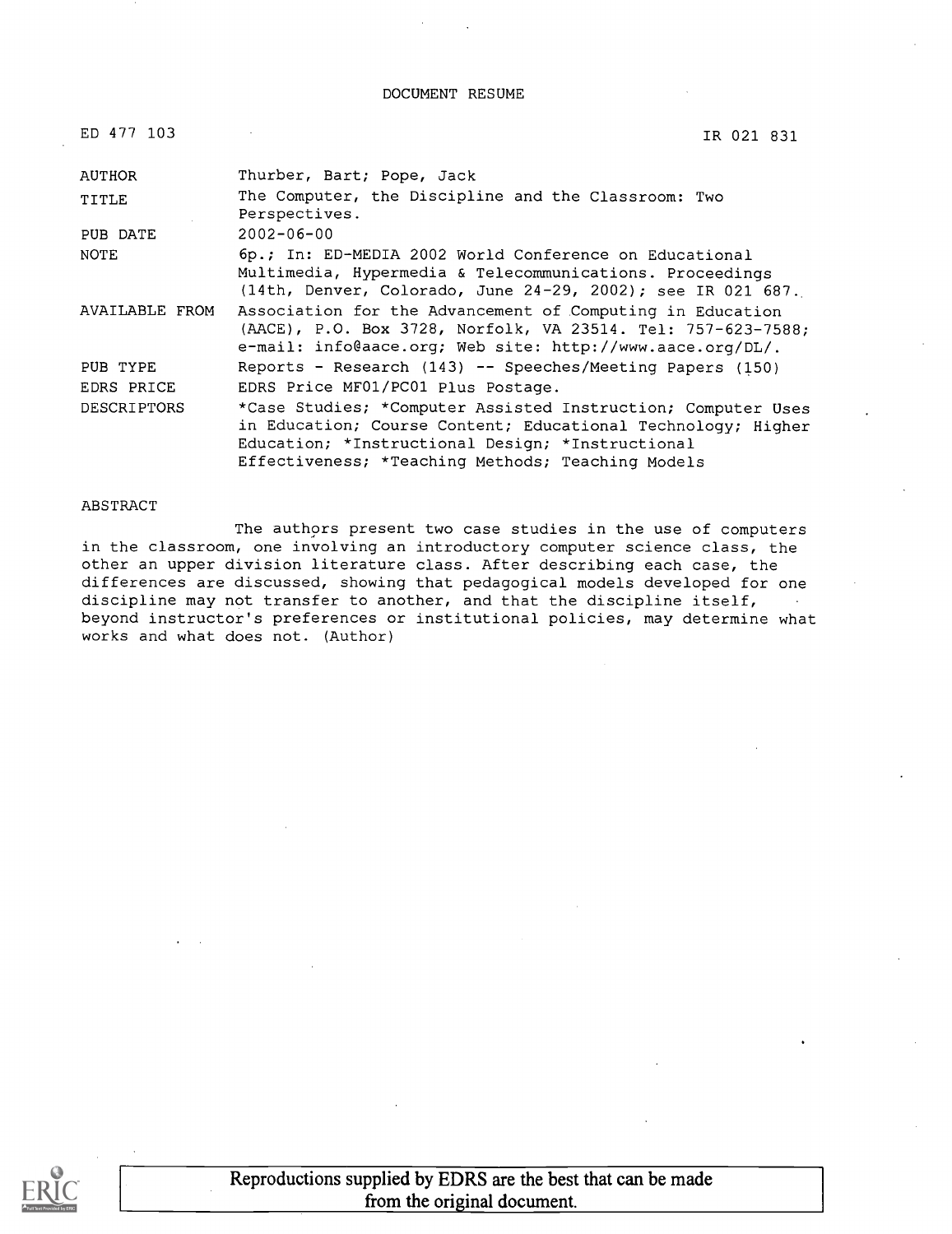ED 477 103

### The Computer, The Discipline and the Classroom: Two Perspectives

PERMISSION TO REPRODUCE AND DISSEMINATE THIS MATERIAL HAS BEEN GRANTED BY

G.H. Marks

TO THE EDUCATIONAL RESOURCES INFORMATION CENTER (ERIC)

Bart Thurber Professor of English University of San Diego, United States email: thurber@sandiego.edu

Jack Pope Director of Academic Computing University of San Diego, United States Email: pope@sandiego.edu

U.S. DEPARTMENT OF EDUCATION Office of Educational Research and Improvement EDUCATIONAL RESOURCES INFORMATION CENTER (ERIC)

**This document has been reproduced as** received from the person or organization originating it.

Minor changes have been made to improve reproduction quality.

Points of view or opinions stated in this document do not necessarily represent official OERI position or policy.

Abstract: The authors present two case studies in the use of computers in the classroom, one involving an introductory computer science class, the other an upper division literature class. After describing each case, the differences are discussed, showing that pedagogical models developed for one discipline may not transfer to another, and that the discipline itself, beyond instructor's preferences or institutional policies, may determine what works and what doesn't.

#### Introduction

Our goal in this paper is twofold. First, we'll indicate that the successful use of information technology in the classroom depends more on the synergy between teacher, student and the learning context than on the technology itself. The use of technology -- as the primary vehicle for teaching (distance learning) or as an adjunct to the more traditional classroom -- is effective only insofar as it addresses this synergy. Second, we will maintain that one under-appreciated factor influencing teachers, students and learning contexts is the discipline itself, in a way that goes beyond simply paying appropriate attention to learning (or teaching) styles. We offer two case studies, one drawn from an introductory computer science course, the other from an upper division literature course, in support of these claims.

Enthusiasm for online learning is of course high for students who live in areas not easily served by the traditional classroom, and courses accessible anytime and anyplace can provide valuable learning experiences for mature students who work full time and take courses when schedules permit. But the use of online learning tools within traditional campus-based course delivery structures has become popular as well [1]. James Duderstadt, President Emeritus and Professor of Science and Engineering at the University of Michigan, suggests that universities must themselves take a leadership role in remodeling the universities of the  $21^{st}$  century, and that new information and communication technology tools will play a key role in that mission, suggesting that universities will continue to have a physical existence, whatever their virtual roles may become[2]. This is not a completely uncontroversial claim; in a New York Times article, John Chambers, then Chief Executive Officer for Cisco Systems, asserts that "the next big killer application for the Internet is going to be education. Education over the Internet is going to be so big it is going to make e-mail usage look like a rounding error." [3].

As the situation has developed, however, and as other researchers have begun to look at what now seem to be inflated claims, online education has emerged as one aspect of a larger picture. Prosser and Trigwell [4] argue that both teachers and students benefit from an increased awareness of their own personal experiences, approaches and perceptions of the learning process and that this awareness facilitates positive learning outcomes. In particular, they emphasize that "good teaching involves an awareness of students' perceptions of teaching technologies (including information technology) used in teaching" and that these perceptions can significantly impact the learning experience either positively or negatively. Given their results, the successful use of information technology in the classroom is clearly more dependent

 $\overline{2}$ 

BEST COPY AVAILABLE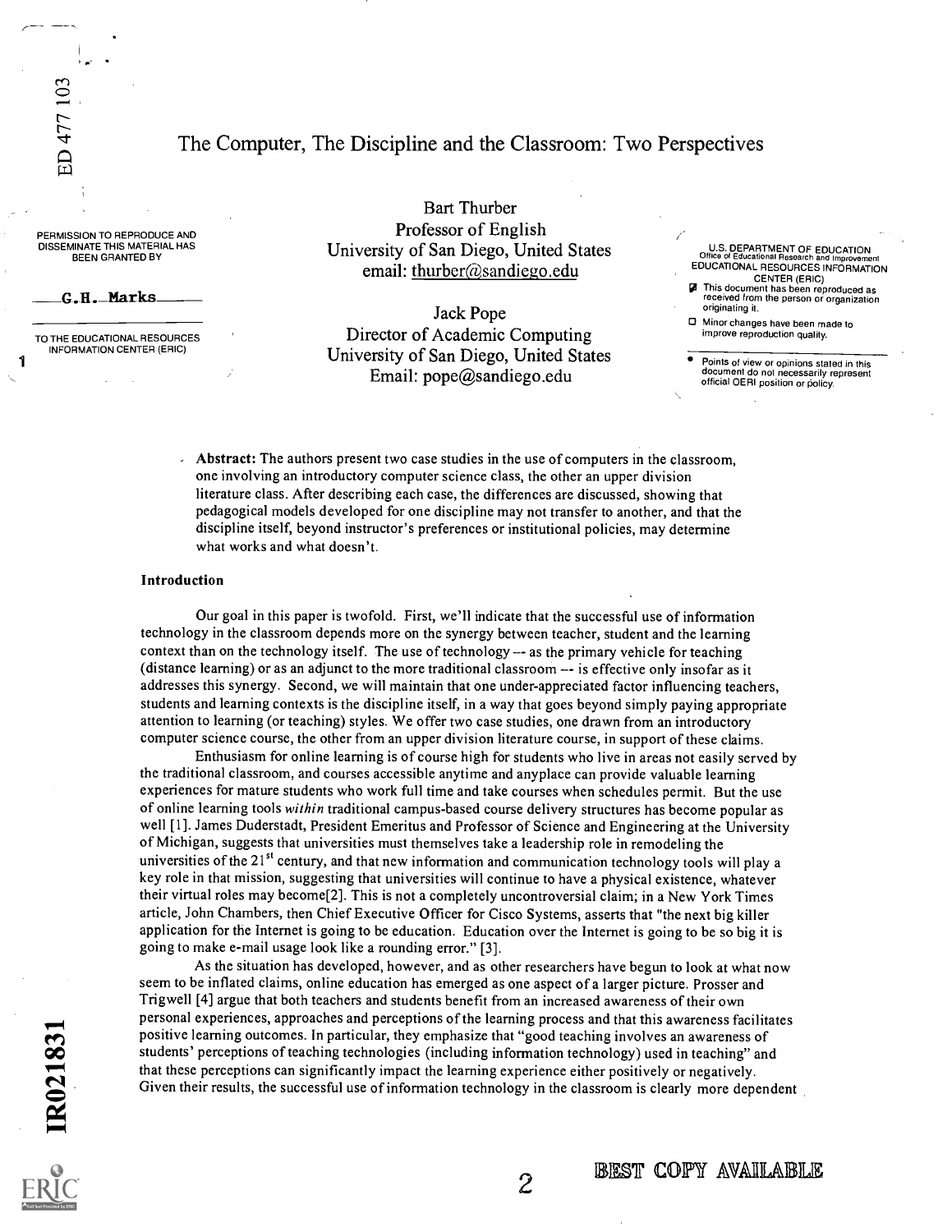on interactions between teachers, students and learning contexts than on the technology; it may even indicate that there are some things technology cannot appropriately do, a point to which we shall return.

On the other hand, learning opportunities newly available through the use of technology can support desired learning outcomes—provided (our second claim) those outcomes, as defined not simply by the instructor or the institution but by the discipline *itself*, are congruent with what the technology can provide.

Astin's comprehensive study of student development characteristics in various higher institutional settings [5] points out that active engagement of students in interdisciplinary courses, course with discussions, debates, and class presentations strongly correlates with critical thinking skills.To the extent that technology can facilitate (or at least create the opportunity to provide) such active learning strategies, the effort will not only increase student involvement in the course, but also increase understanding of course concepts by relating them to independent inquiry and debate.

The question is whether available technology can actually do that.

#### Case Studies and Examples

Our first case study involves an introductory computer science class. Pope's goal in implementing web-based tools the course was to increase opportunities for communication and participation. The class was small (approximately 25), but there was a considerable amount of material to cover and the topics that dominate the headlines -- Microsoft Antitrust litigation, Privacy in Cyberspace -- provide fertile ground for discussion. He began using WebCT as a tool both for distributing informational materials and for on-line testing. In doing this, he relied on the students to read on their own time; his discussion/lecture now addresses related but different concepts in supplementing the text. Making the quizzes available online provided more opportunity for group and class discussion.

Students were positive; they could find their grades, course syllabus, assignments and topic notes in one central location.

In designing this kind of structure Pope was of course not alone. The University of Central Florida, for example, adopted a similar approach to improve its course in American National Government. There, the goals of the restructuring were practical as well as mission-oriented. The course enrolled over 2000 students in sections of 80-100 students. Classroom space was in critical short supply; increasing the number of sections was not a viable option. But the course also had a retention problem and surveys indicated that partially web-based sections had somewhat higher retention rates. Building on this, the department designed a web-based asynchronous learning environment based on web-based modules to encourage student participation. Class meeting time was reduced by two thirds. Bruce Wilson reports "students are, by necessity, more actively involved in the learning process. And instructional technology can also enhance students' critical thinking skills. ... The use of the Internet in teaching Political Science gives instructors more opportunities to design activities that involve students' direct participation and to follow clearly set instructional goals." [6]

Herman D. Lujan [7] alludes to the tendency of many faculty to "narrowly define 'good' teaching and learning as something that occurs in a time -bound, synchronous classroom setting." Pope believes that students in his computer science course benefit not only from in-class - 'synchronous'- discussions and demonstrations but also from the ability afforded by new online tools to communicate and learn using the tools that promote asynchronous learning opportunities.

Unlike Lujan, however, Pope is not convinced online learning fits in every teaching and learning context. It fits in this course because much of the material and the broad topics under review can be organized in a modular fashion and students can easily take part in discussions outside of the class context using WebCT. Fine for an introductory class, not so fine for an upper division, seminar-style class in advanced topics in mathematics.

This class meets twice a week – once in a regular classroom and once in a hands-on computer lab. But based on his experience Pope has come to believe that hands-on access is a more critical component of the instructional paradigm than the web-based asynchronous tools. This is a rather tame observation in  $2002 -$  the case for instructional computing labs in science and computing education was made by the mid 1980s; nevertheless, the classroom context heavily influences teaching methodology. Without the lab, there'd hardly be time, and fewer topics, for discussion! The point is that successful teaching requires the clear evaluation of the goals of the course [derived from the discipline], the context in which the teaching and learning takes place [the classroom itself], and finally the learning strategies that best fit both.



3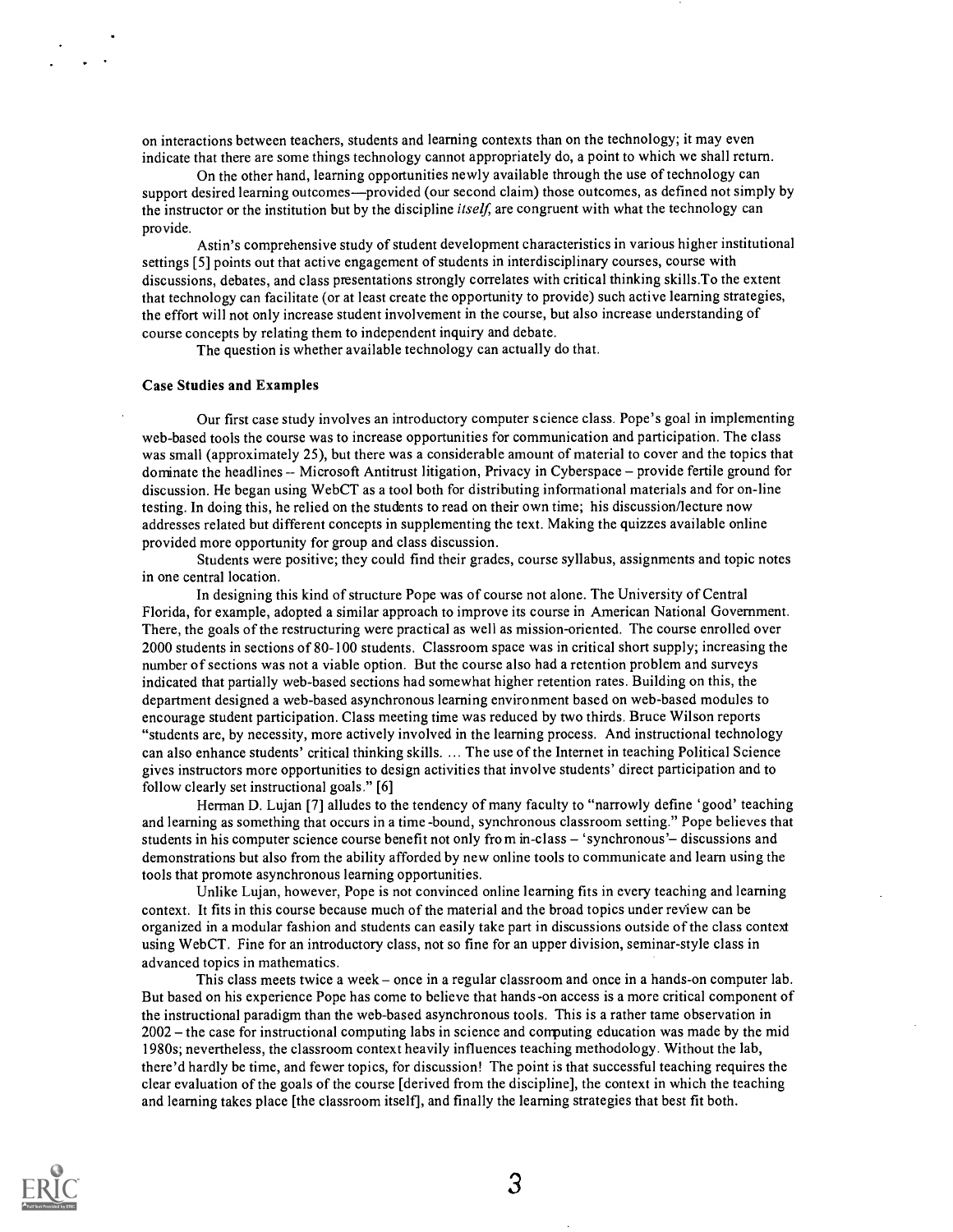Finally, Pope also viewed the electronic interface as an opportunity to evaluate his own teaching. In any implementation of electronic technology in the classroom, a major evaluation of course objectives and teaching strategy is required, and he found this to be a welcome necessity. Drawbacks were a lengthy development and the availability of trained support staff.

Thurber, teaching an upper division class in English literature, had a different experience. It was not obvious to him that the standard distributed education model was appropriate, given both the mission of the university and his actual task, which was to investigate, in this case, the work of the English poet William Blake. He does not give quizzes as such, although short exercises related to that moment's discussion do take place; there is no "lecture" and therefore no lecture notes. The course itself, in addition, was already as "interactive" as he (and his 24 students) could stand. Instead, the goal was to use the Web to investigate the nature of hypermedia, particularly as the poet in question, Blake, had done an 18<sup>th</sup> century version of the same thing. His goals, therefore, were far more specific to the actual material—more contingent, more dependent on the actual poetry than on any idea about how to teach poetry.

He created, therefore, a course website (www.sandiego.edu/~thurber/CyberBlake) and asked the students to create their  $own$  hypermedia websites in lieu of the traditional paper—the rationale being, once again, not simply that hypermedia may be worth investigating on its own, which it may be, but that, given this poet's practice, hypermedia are an appropriate, perhaps the most appropriate, response. The student's response was positive, in each case suggesting that the course be given again. Typical remarks included "It's about time English Departments did this," "an English course that is actually practical," and "I feel like I'm a writer too, doing something a little bit like Blake."

The course model that evolved, however, has almost nothing in common with Pope's. There was a course discussion board; very few students used it, feeling that opportunities for interaction were already sufficient; a few found it intimidating, while others viewed it as just another course assignment. (Participation in the discussion board was optional. Thurber wanted to see what would happen if it was not required.) There were electronic office hours; no one ever showed up, as students uniformly felt either that they already had sufficient access to the instructor, or that personal interaction was preferable. The emphasis was on the student's ownership and exploration of an electronic medium, the Web, rather than on using the Web to enhance communication or provide additional course materials.

### Observations and Conclusions

It is about the differences between these two course structures that we would like now to reflect. Crucial to Pope's model was the use of the Web in the transferal of information from the instructor to the student. Indeed, he viewed, as is common, class sessions as adjuncts or supplements to information provided online.

But this is already not a model that transfers readily to an upper division literature class. Advocates of distributed learning have traditionally emphasized that the use of electronic communications present opportunities for teacher-student interaction that effectively shift the educational focus from "teacher-centered" to "student-centered," away from the traditional lecture format and towards distributed learning. But is the "transmission" of information, by itself, what college courses are for? If so, never mind the traditional lecture; colleges have been masquerading as libraries or, now that the technology is available, web sites. As far as the humanities are concerned the "transmission" of information is only one function college courses serve, and in some respects the least important.

While we acknowledge that modern educational philosophy mandates the critical importance of engaging the student in interactions that will impact his or her mastery of the subject matter, it does not then follow that the hallmark of student-centered learning is the use of computers in the classroom. Particularly if, as at our university, classes are small and instructors, on the whole, couldn't lecture if they wanted to. Is the give and take in small, discussion-centered, quasi-seminar situations comparable to what we can do in online discussion groups, even with real-time audio and video? If it isn't, what are the differences, and what is the educational impact of those differences? In the absence of hard answers to those questions, we wonder what's really at stake. What is being transmitted, pre-eminently in literature classes but in the humanities generally, is not the "information" we possess about, for example, Shakespeare, which is trivial, but the nature and kind of conversations we have and have had about his work. Knowledge in the humanities is both a process (not a result) and always contingent, socially constructed and crucially dependent on the context in which it is acquired. (The French Revolution in the eyes of post-1848 Europe was one thing; to Woodrow Wilson it was another; to ourselves it is yet



4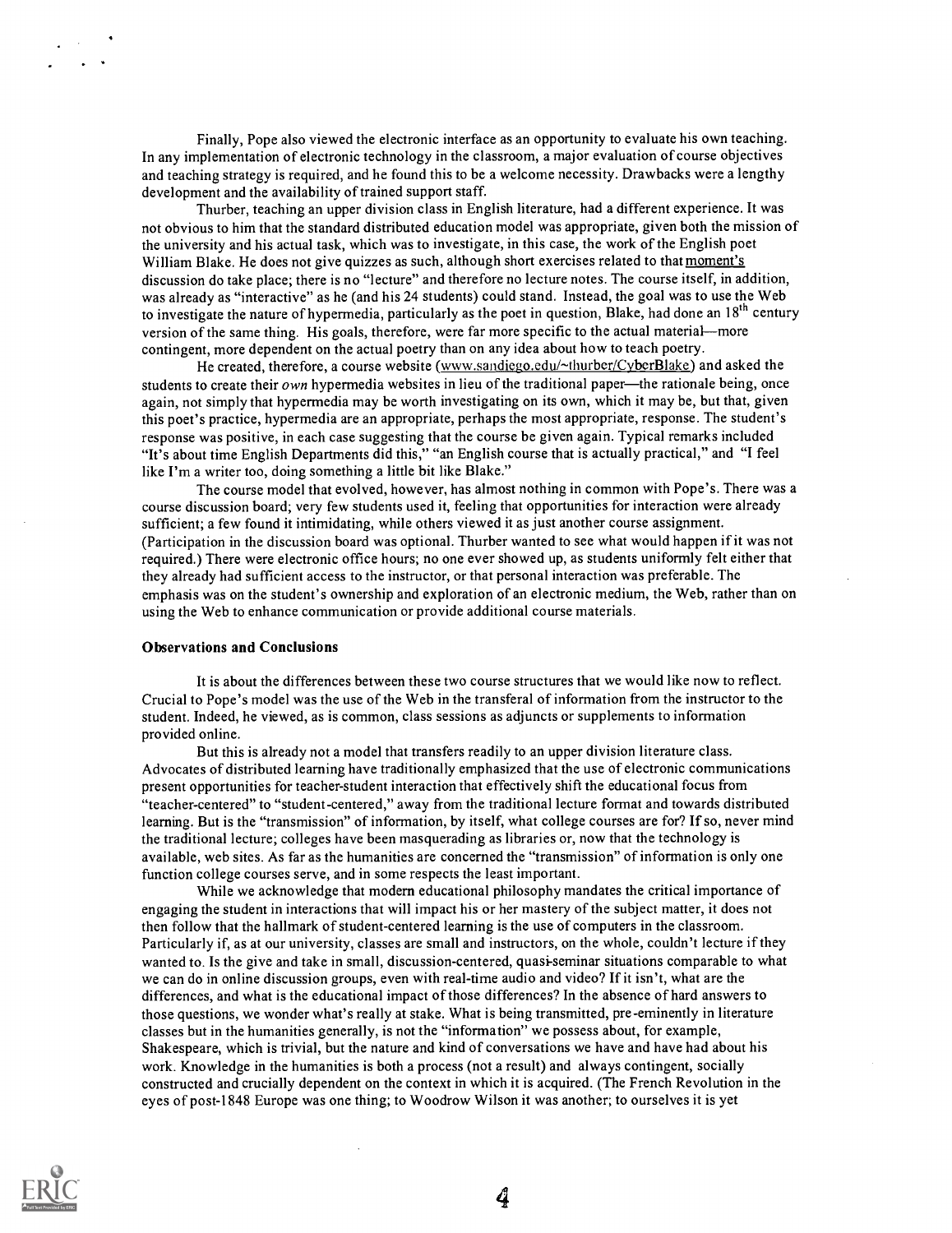something different.) From this perspective the transmission of information via the web is a non-sequitur. It isn't the Web that's the problem; it's the word "transmission."

Using computers according to the first model, therefore, at least interferes with and may even negate the goals and methods of the humanities—not because humanities instructors are Luddites (some are), but because the pedagogical model such approaches embody originated in one discipline, or set of disciplines, and don't readily transfer to another. Using computers according to Pope's model would deny Thurber and his students the chance to do what they want to do, which is both to learn what a writer actually did and to forge a response, together, to what she actually did. Here is where the under-appreciated difference between disciplines-- world views, at some point-- comes into play. There is no, and there had better not be, any such thing as socially constructed knowledge in the sciences. (Actually this is a matter of current debate. What physicists thought about the significance of Maxwell's equations in 1890 was a different than what Einstein thought fifteen years later.) In the humanities, on the other hand, and particularly in literature, there is no knowledge except what has been socially constructed -- beginning with the fact that literature is made of language, the most social of all constructions, and including the fact that no writer, no matter how august, is a writer unless someone, somewhere, chooses to read her. The artist has an intent, to be sure, but that intent is only one of many variables connected to our mutual investigation of what a work actually is. Reader-response theory, as a matter of fact, would have us believe, in general, that readers are actually as responsible for what a work does as the author is -- maybe more so, in some constructions. Whether that is true or not, none of us reads or could read Shakespeare as Shakespeare did; but we still read Shakespeare! What's that, then? Shakespeare is Shakespeare but he's also us reading Shakespeare, in ways that he could not have foreseen but which are, still, what Shakespeare "is." For now. Meanings change; there are no "laws" in the sense that there are for the hard sciences.

Thus when Pope says, for example, that it's a good thing that online discussions can happen any time, that it frees people from the constraints of time and space so that they can say anything from anywhere, Thurber's response is -- why is that good? It would depend on the crucial insight that online discussion is the same as or better than the kinds of discussions his students and he have in real time, with their real bodies and their real minds in a real place, zoned into a writer they want to try to understand. Is virtual discussion discussion? (We know, for example, that people write and talk differently, and that they behave differently on- or off-camera. What are the differences, are they significant, and are virtual discussions better than, the same as, or worse than virtual discussions? And for what ends? There has been surprisingly little research in these areas, particularly as different disciplines are involved.)

Even, Thurber notices, Britain's Open University, one of the oldest and most successful implementations of computer-based instruction (http://www.open.ac.uk), supplements online material with local study centers (and tutors) at learning centers around the world. On this model, the discussion, always specific, always local, and always the joint product of the persons present on that occasion, is preserved, together with ancillary electronic material and the opportunity, which he welcomes for his classes, for students to write back at the sea of electronic media they are surrounded by, owning the web by helping, in a small way, to create it.

Thurber makes one further point, however. Crucial to his thinking about the use of computers in the classroom is what he has taken to be the centrality of hypertext (and hypermedia) in the classroom. As things have developed, however, he is beginning to wonder whether hypertext—at least as it was once envisaged—has failed. If it has, the use of computers—any computers at all-- in his classroom becomes problematic.

In one sense, of course, it is absurd to say that hypertext has failed—the Web itself is evidence that it has not-- not to mention media -rich computer programs, whether or not they live on the web. Hypertext, and more generally hypermedia, are the cornerstone upon which contemporary electronic communications stand, the cornerstone as well of the new IT economy, with its multiple and still evolving political, social, and psychological impacts. Hypermedia used creatively, moreover, as a medium of expression with its own aesthetics, continues to be produced, if in small quantities. It was this last area—the possibility that interactive technologies could be the means by which student author-readers could create new kinds of texts - that most interested and excited Thurber.

But in this context the early promise of hypermedia has not been realized. We do not go to see interactive movies, though attempts have been made, nor, on any meaningful scale, do we find ourselves reading interactive novels. Hypermedia on the web and elsewhere have developed as economic, more than literary or artistic, engines. Interactive games are arguably interactive fiction-- but games more than fiction, image more than text; but text—language-- is at the heart of Thurber's commitment to his own discipline.



5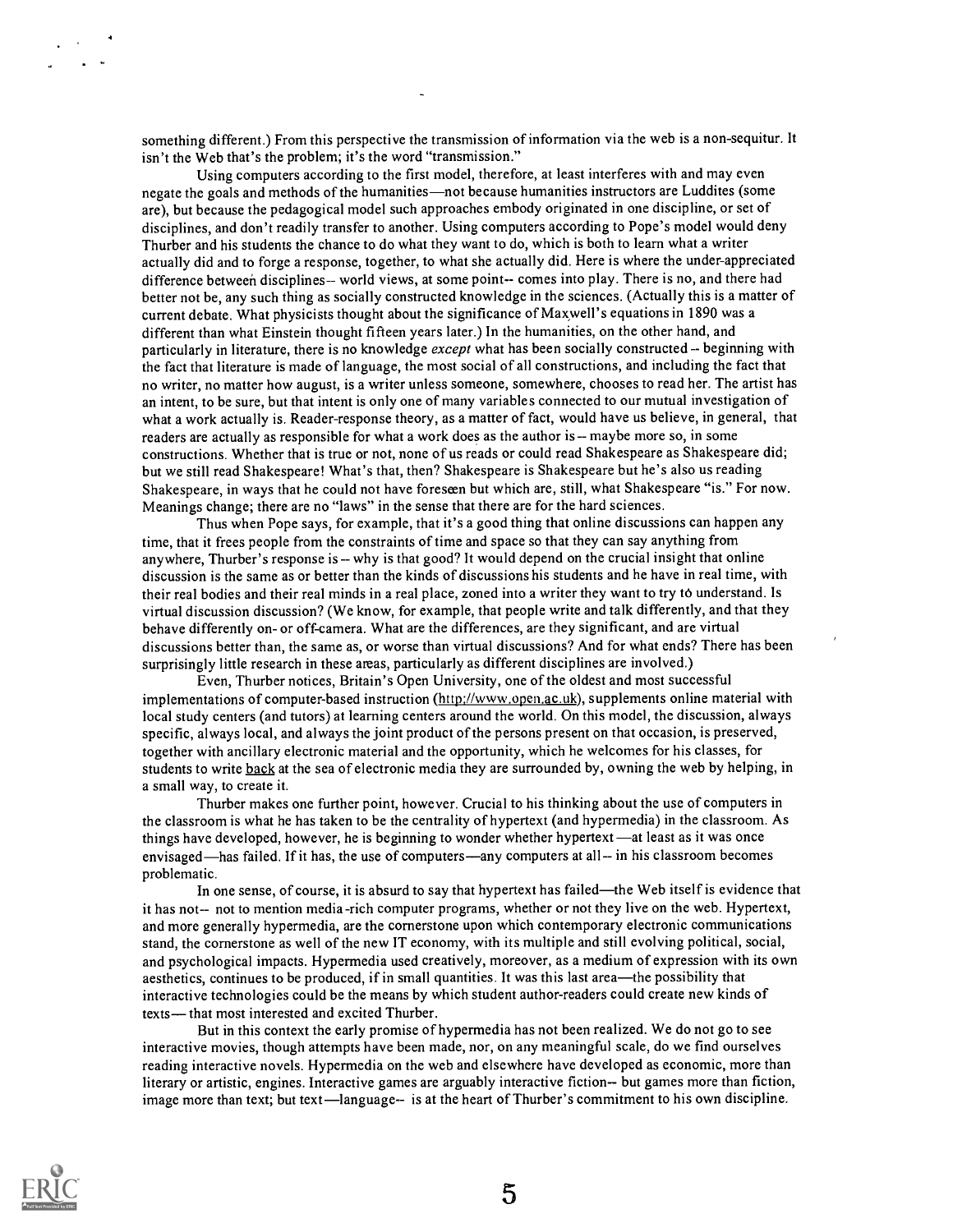It is true that interactive textuality continues to be investigated in the academy —notably at Brown University, MIT, the University of Texas at Austin—but these attempts too have failed to generate impact beyond those who are already persuaded. Hypertext has not swept away text; hypertext fictions bear approximately the same relationship to fiction that performance art bears to drama—marginal, contingent, rather that the revolution many of us thought was coming.

But whether or not this is true, our conclusion is that each of us is still en route to a full understanding of the implications of electronic technologies for higher education. We would emphasize, however, that our different disciplines seem to require different choices, different ways of using those technologies or reasons for not using them. One size does not fit all!

#### References

[1] "Wiring the Ivory Tower;" Kathleen Morris; Business Week, August 9, 1999; also at littp://www.businessweek.com/1999/99 32/b3641119.htm

[2] "A Choice of Transformations for the 21<sup>st</sup> Century University;" James J. Duderstadt; Chronicle of Higher Education; February 4, 2000.

[3]Thomas Friedman, Next: "It's Education;" November 17, 1999; New York Times.

[4] Understanding Learning and Teaching, Prosser, Michael And Trigwell, Keith; Bury St. Edmonds, Suffolk: St Edmundsbury Press Ltd., 1999.

[5] What Matters in College, Four Critical Years Revisited, Astin, A. W., San Francisco: Jossey-Bass, 1993.

[6] "Best of Both Worlds? Web-Enhanced or Traditional Instruction in American National Government." Bruce Wilson, Phillip Pollock, Kerstin Harmann, Political Chronicle, v. 12, no. 2, Fall 2000.

[7] "Commonsense Ideas from an Online Survivor", Educause Review, March-April, 2002, pp. 29-330.